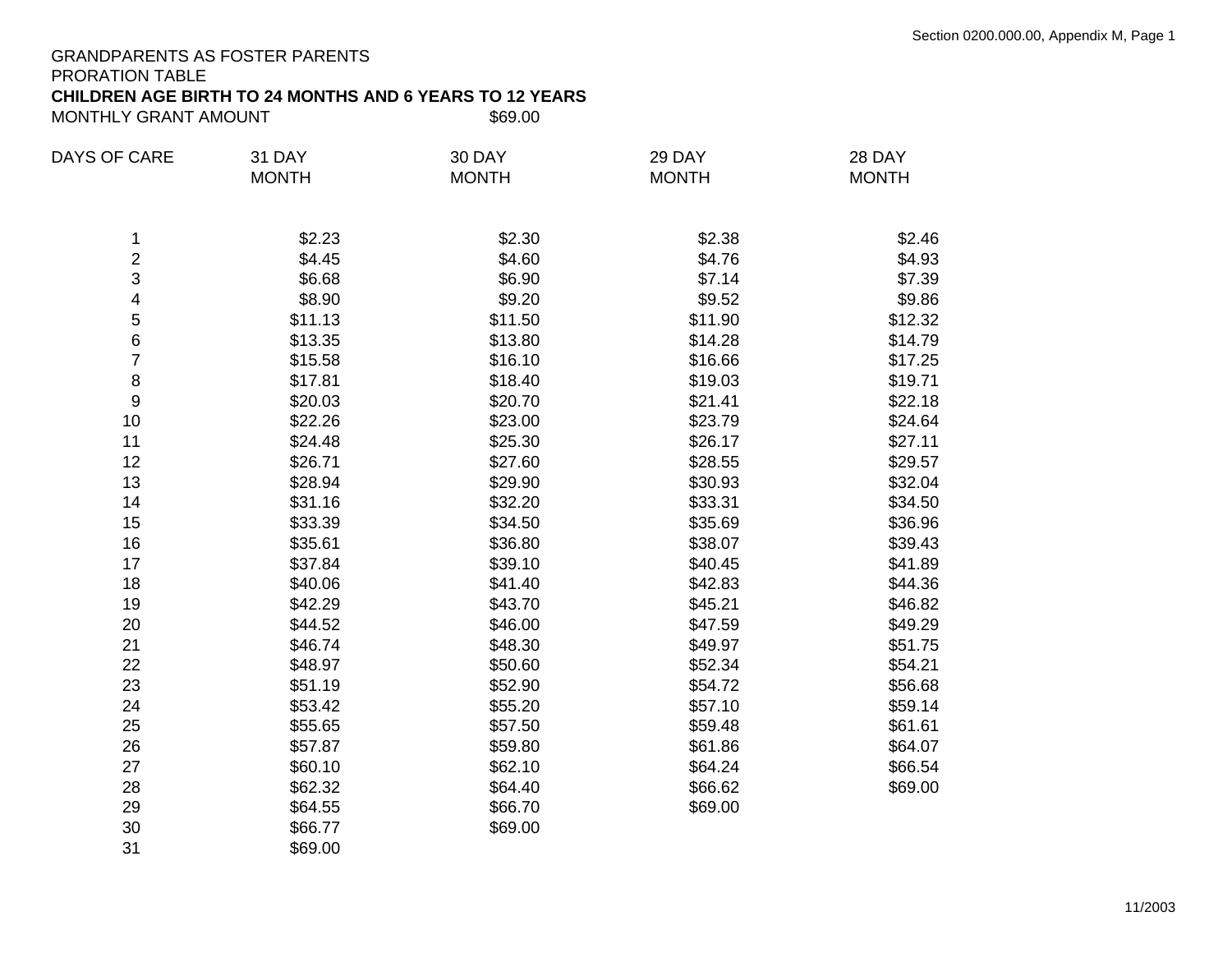## GRANDPARENTS AS FOSTER PARENTS PRORATION TABLE

## **CHILDREN AGE 25 MONTHS TO 5 YEARS**

MONTHLY GRANT AMOUNT \$56.00

| <b>DAYS OF CARE</b> | 31 DAY       | 30 DAY       | 29 DAY       | 28 DAY       |
|---------------------|--------------|--------------|--------------|--------------|
|                     | <b>MONTH</b> | <b>MONTH</b> | <b>MONTH</b> | <b>MONTH</b> |
| 1                   | \$1.81       | \$1.87       | \$1.93       | \$2.00       |
| $\boldsymbol{2}$    | \$3.61       | \$3.73       | \$3.86       | \$4.00       |
| 3                   | \$5.42       | \$5.60       | \$5.79       | \$6.00       |
| 4                   | \$7.23       | \$7.47       | \$7.72       | \$8.00       |
| 5                   | \$9.03       | \$9.33       | \$9.66       | \$10.00      |
| 6                   | \$10.84      | \$11.20      | \$11.59      | \$12.00      |
| $\overline{7}$      | \$12.65      | \$13.07      | \$13.52      | \$14.00      |
| $\,8\,$             | \$14.45      | \$14.93      | \$15.45      | \$16.00      |
| $\boldsymbol{9}$    | \$16.26      | \$16.80      | \$17.38      | \$18.00      |
| 10                  | \$18.06      | \$18.67      | \$19.31      | \$20.00      |
| 11                  | \$19.87      | \$20.53      | \$21.24      | \$22.00      |
| 12                  | \$21.68      | \$22.40      | \$23.17      | \$24.00      |
| 13                  | \$23.48      | \$24.27      | \$25.10      | \$26.00      |
| 14                  | \$25.29      | \$26.13      | \$27.03      | \$28.00      |
| 15                  | \$27.10      | \$28.00      | \$28.97      | \$30.00      |
| 16                  | \$28.90      | \$29.87      | \$30.90      | \$32.00      |
| 17                  | \$30.71      | \$31.73      | \$32.83      | \$34.00      |
| 18                  | \$32.52      | \$33.60      | \$34.76      | \$36.00      |
| 19                  | \$34.32      | \$35.47      | \$36.69      | \$38.00      |
| 20                  | \$36.13      | \$37.33      | \$38.62      | \$40.00      |
| 21                  | \$37.94      | \$39.20      | \$40.55      | \$42.00      |
| 22                  | \$39.74      | \$41.07      | \$42.48      | \$44.00      |
| 23                  | \$41.55      | \$42.93      | \$44.41      | \$46.00      |
| 24                  | \$43.35      | \$44.80      | \$46.34      | \$48.00      |
| 25                  | \$45.16      | \$46.67      | \$48.28      | \$50.00      |
| 26                  | \$46.97      | \$48.53      | \$50.21      | \$52.00      |
| 27                  | \$48.77      | \$50.40      | \$52.14      | \$54.00      |
| 28                  | \$50.58      | \$52.27      | \$54.07      | \$56.00      |
| 29                  | \$52.39      | \$54.13      | \$56.00      |              |
| 30                  | \$54.19      | \$56.00      |              |              |
| 31                  | \$56.00      |              |              |              |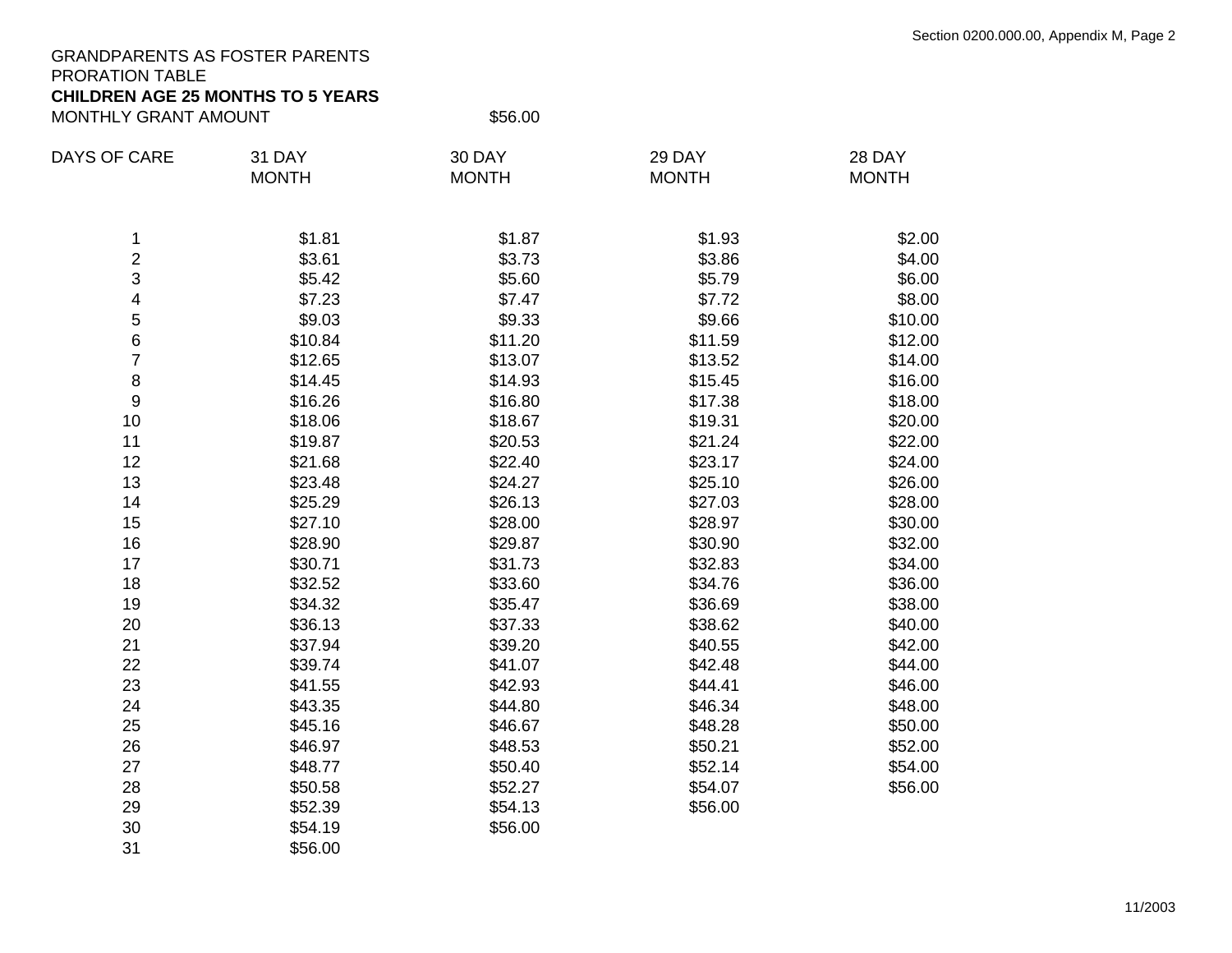## GRANDPARENTS AS FOSTER PARENTS PRORATION TABLE

#### **CHILDREN AGE 13-19** MONTHLY GRANT AMOUNT \$76.00

| <b>DAYS OF CARE</b> | 31 DAY       | 30 DAY       | 29 DAY       | 28 DAY       |
|---------------------|--------------|--------------|--------------|--------------|
|                     | <b>MONTH</b> | <b>MONTH</b> | <b>MONTH</b> | <b>MONTH</b> |
|                     |              |              |              |              |
| 1                   | \$2.45       | \$2.53       | \$2.62       | \$2.71       |
| $\overline{2}$      | \$4.90       | \$5.07       | \$5.24       | \$5.43       |
| 3                   | \$7.35       | \$7.60       | \$7.86       | \$8.14       |
| 4                   | \$9.81       | \$10.13      | \$10.48      | \$10.86      |
| 5                   | \$12.26      | \$12.67      | \$13.10      | \$13.57      |
| 6                   | \$14.71      | \$15.20      | \$15.72      | \$16.29      |
| $\overline{7}$      | \$17.16      | \$17.73      | \$18.34      | \$19.00      |
| 8                   | \$19.61      | \$20.27      | \$20.97      | \$21.71      |
| 9                   | \$22.06      | \$22.80      | \$23.59      | \$24.43      |
| 10                  | \$24.52      | \$25.33      | \$26.21      | \$27.14      |
| 11                  | \$26.97      | \$27.87      | \$28.83      | \$29.86      |
| 12                  | \$29.42      | \$30.40      | \$31.45      | \$32.57      |
| 13                  | \$31.87      | \$32.93      | \$34.07      | \$35.29      |
| 14                  | \$34.32      | \$35.47      | \$36.69      | \$38.00      |
| 15                  | \$36.77      | \$38.00      | \$39.31      | \$40.71      |
| 16                  | \$39.23      | \$40.53      | \$41.93      | \$43.43      |
| 17                  | \$41.68      | \$43.07      | \$44.55      | \$46.14      |
| 18                  | \$44.13      | \$45.60      | \$47.17      | \$48.86      |
| 19                  | \$46.58      | \$48.13      | \$49.79      | \$51.57      |
| 20                  | \$49.03      | \$50.67      | \$52.41      | \$54.29      |
| 21                  | \$51.48      | \$53.20      | \$55.03      | \$57.00      |
| 22                  | \$53.94      | \$55.73      | \$57.66      | \$59.71      |
| 23                  | \$56.39      | \$58.27      | \$60.28      | \$62.43      |
| 24                  | \$58.84      | \$60.80      | \$62.90      | \$65.14      |
| 25                  | \$61.29      | \$63.33      | \$65.52      | \$67.86      |
| 26                  | \$63.74      | \$65.87      | \$68.14      | \$70.57      |
| 27                  | \$66.19      | \$68.40      | \$70.76      | \$73.29      |
| 28                  | \$68.65      | \$70.93      | \$73.38      | \$76.00      |
| 29                  | \$71.10      | \$73.47      | \$76.00      |              |
| 30                  | \$73.55      | \$76.00      |              |              |
| 31                  | \$76.00      |              |              |              |